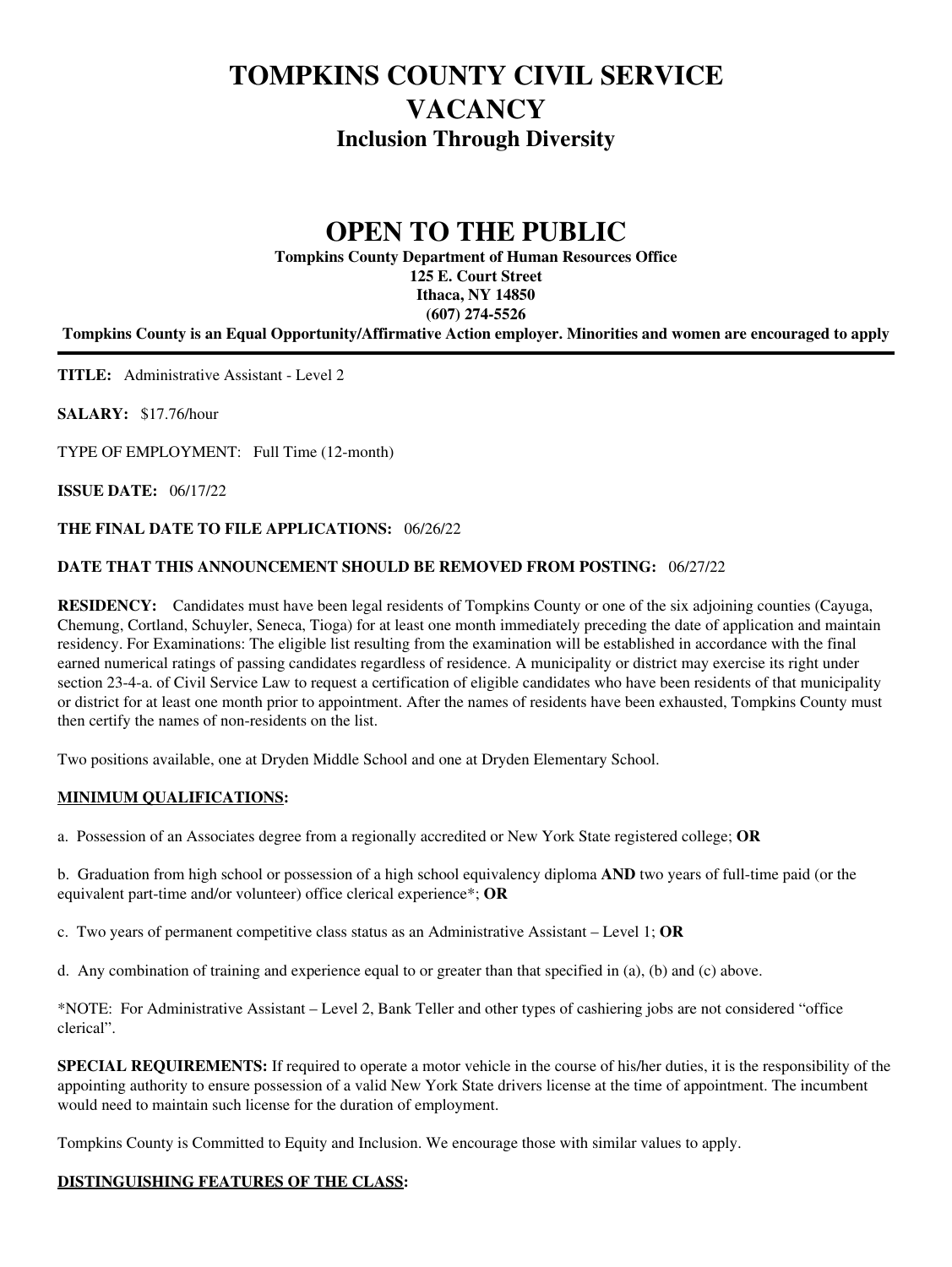The work involves the performance of a broad range of moderately difficult clerical tasks, which may require an understanding of specific laws, organizational rules, policies or procedures. Specific duties will, however, vary with the needs of the appointing authority. The routine operation of an alphanumeric keyboard and other office technology is usually required in this role. Ability to accurately manipulate specific software is valued over speed when performing the keyboarding function. Procedures are usually fixed, but are of a more difficult nature than those of an Administrative Assistant – Level 1. The psychological demands of this job are moderate in that the incumbent may experience frequent interruptions, changes in work priority and occasional rush orders or conflicting deadlines. Basic interpersonal skills are needed to verify or explain information about agency regulations, policies or programs. Internal contacts are typically with employees in the work unit and across sections or divisions of the organization. Cooperation is required to fulfill basic work objectives. External contact will consist of basic communication and routine exchanges of information. The incumbent works under the direct supervision of a higher-level staff member but enjoys moderate autonomy in carrying out the every-day activities. Supervision of others is not a responsibility of employees in this class, although the employee may be called upon to help orient or cross-train other similarly classified staff. The incumbent will perform any and all administrative duties that may be assigned.

# **TYPICAL WORK ACTIVITIES:**

The typical work activities below are illustrative only. Work activities may vary from location to location and no attempt has been made to compile a comprehensive listing of all clerical duties that may be required of an employee in this class. Assignment of appropriate routine clerical duties will be at the discretion of the appointing authority.

- At all times, the employee will provide the highest quality of customer service;
- Provides office support including the use of a computer, and other office machines and equipment in order to accurately prepare and maintain a wide variety of agency documents such as routine correspondence, inventory, budgets, operating expenses, timecards, payroll, scheduling, state reporting, files and other departmental activities;
- Reviews documents for accuracy, completeness and to ensure that they conform with established processes and procedures;
- Answers telephone calls and/or email correspondence providing routine information on various procedural requirements or program transactions;
- Collects information from paper and electronic files and compiles such information into a final source document;
- May instruct new employees in the specialized work of a unit, assign duties, perform day-to-day supervision and review performance;
- Receives internal and external customers, ascertains their business, and refers them as appropriate;
- May receive, sort, distribute and process incoming mail;
- May be required to type basic correspondence, perform data entry and/or generate form letters;
- May be required to proofread and produce accurate, clean and complete documents;
- May be required to stuff envelopes, add labels/postage and deliver outgoing mail as appropriate;
- May order office supplies and maintain and inventory of supplies and equipment;
- May be required to make photocopies, send faxes or scan documents;
- May be required to perform routine office equipment maintenance tasks (adding paper, toner, staples, etc);
- May be required to maintain electronic files, or alphabetic, numeric and/or chronological paper files;
- May be required to periodically purge obsolete material in accordance with a records retention schedule;
- May be required to manage a calendar by scheduling meetings and appointments;
- May collect fees and account for monies received;
- May operate a metered mail machine to prepare outgoing mail and maintain a record of postage used;
- May be required to prepare packages for shipping by USPS, or a commercial delivery service;
- May prepare and maintain time records, payroll data or other task that might require basic mathematical calculations;
- The incumbent will be required to perform all routine clerical work determined essential to the efficient and economical functioning of the office to which assigned.

### **KNOWLEDGE, SKILLS, ABILITIES AND PERSONAL CHARACTERISTICS:**

- Good knowledge of basic office terminology, procedures and equipment;
- Good knowledge of the English language; including the ability to alphabetize, spell correctly, and use appropriate grammar and proper punctuation;
- Good knowledge of business arithmetic;
- Skill, ability and desire to provide excellent customer service;
- Ability to deal courteously and effectively with the public in person, by telephone and through email or by other electronic means;
- Ability to accurately operate an alphanumeric keyboard and utilize various types of software (speed is not a significant factor in the keyboarding activity);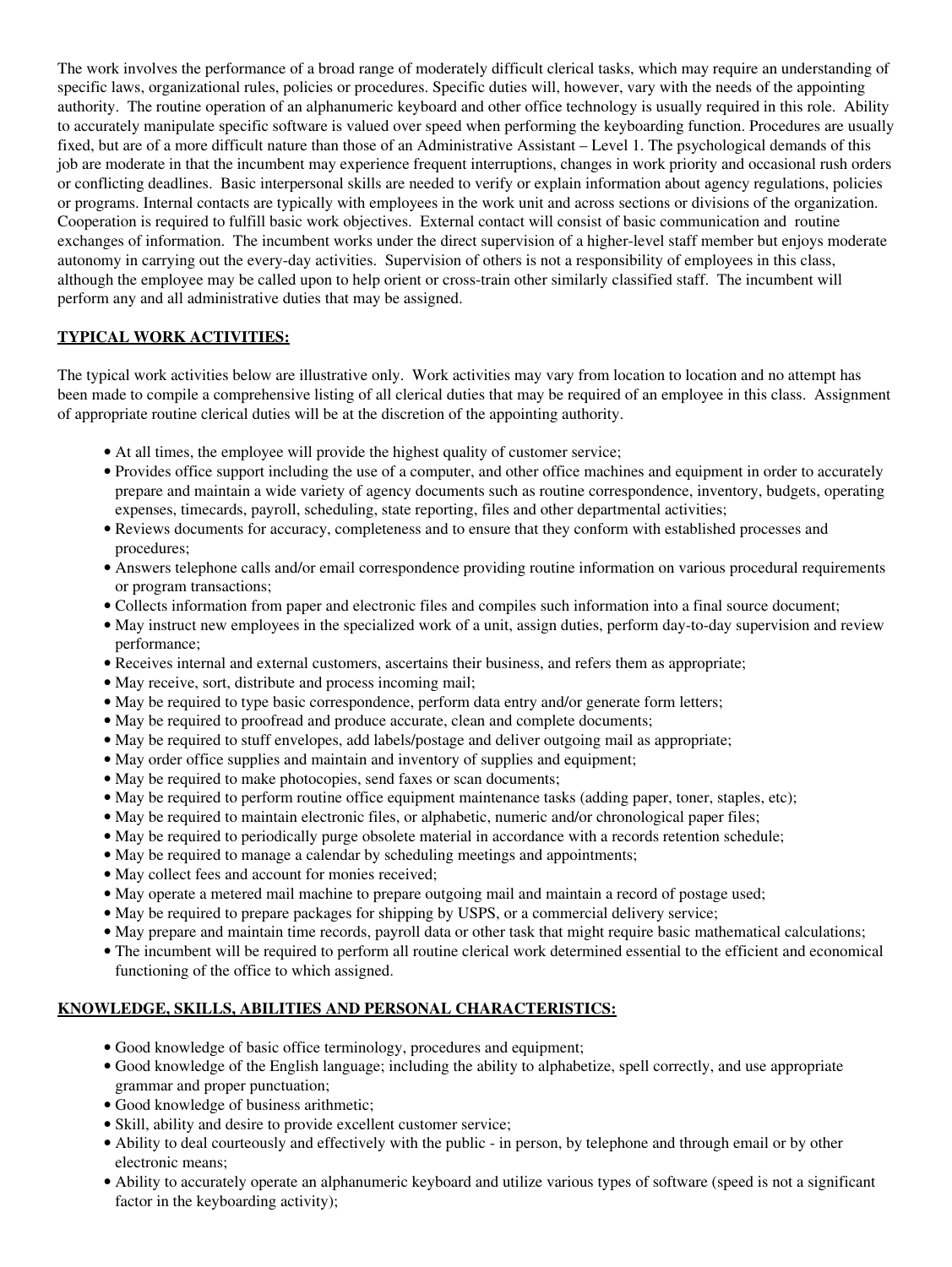- Ability to understand and follow oral and written instructions;
- Ability to communicate effectively, both orally and in writing;
- Ability to maintain accurate, neat and legible records;
- Ability to perform close, detailed work that may involve considerable visual effort and strain;
- Initiative, resourcefulness, accuracy, tact, neatness, courtesy and good judgment are required;
- The employee's physical condition shall be commensurate with the demands of the position.

Originally created 06/2012

A92.doc